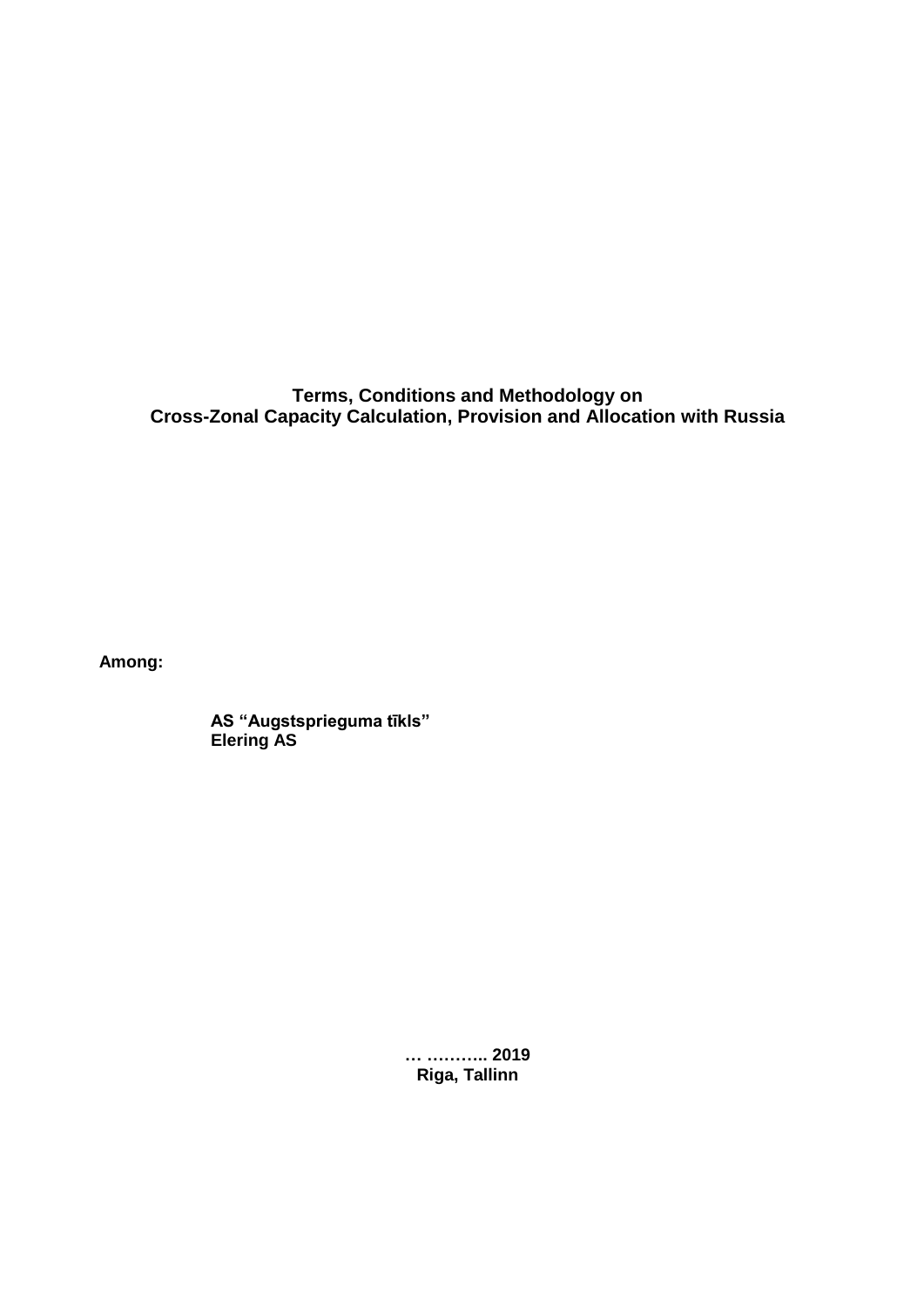# **CONTENTS**

| 2. |                                                                                               |
|----|-----------------------------------------------------------------------------------------------|
| 3. |                                                                                               |
| 4. | NET transmission Capacity Calculation for Cross-Border Interconnection Estonia-Russia  6      |
| 5. | NET transmission Capacity Calculation for Cross-Border Interconnection Lithuania-Belarus. 7   |
| 6. | NET transmission Capacity Calculation for Cross-Border Interconnection Estonia, Russia-       |
|    | 7. NET transmission Capacity Calculation for Cross-Border Interconnection Lithuania-Latvia  8 |
| 8. |                                                                                               |
| 9. |                                                                                               |
|    |                                                                                               |
|    |                                                                                               |
|    |                                                                                               |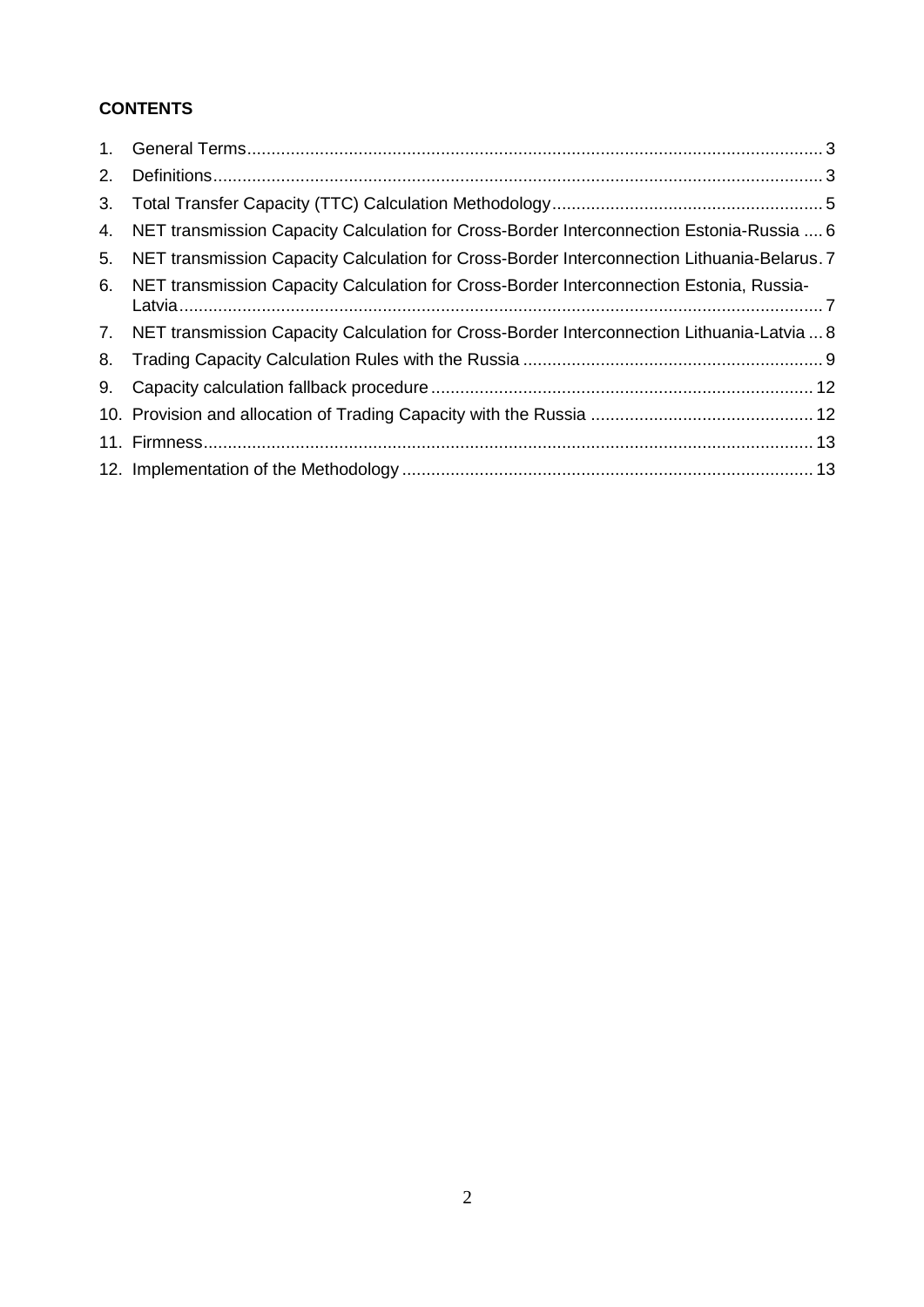# <span id="page-2-0"></span>1. **GENERAL TERMS**

- 1.1. The Terms, Conditions and the Methodology on Cross-Zonal Capacity Calculation, Provision and Allocation with Russia (hereinafter referred to as "the Methodology") are set to define:
	- 1.1.1. Cross-Zonal Capacity calculation, provision and allocation rules between Estonia, Latvia and Russia;
- 1.2. Cross-Zonal Capacities with Russia shall be calculated using the coordinated Net Transmission Capacity approach in a way that facilitates the achievement of the following objectives:
	- 1.2.1. Ensuring Operational Security of the interconnected power systems;
	- 1.2.2. Producing results in a transparent and replicable manner;
	- 1.2.3. Ensuring non-discrimination in calculation Cross-Zonal Capacities with Russia;
	- 1.2.4. Ensuring that Cross-Zonal Capacities with Russia in day-ahead electricity market are provided and allocated in a most optimal and reasonable manner.
- 1.3. The time used in this document is Eastern European Time (EET) during winter and Eastern European Summer Time (EEST) during summer unless stated otherwise.
- 1.4. Capacity calculation with Russia shall be performed by the Capacity Calculator.
- 1.5. The Methodology cover Cross-Zonal Capacity calculation for day-ahead time horizon.
- 1.6. The rules for calculating Trading Capacity with Russia will be valid after termination of the Terms, Conditions and Methodology on the Cross-Zonal Capacity Calculation, Provision and Allocation with the 3rd Countries which is approved in December 13, 2018.

# <span id="page-2-1"></span>2. **DEFINITIONS**

For the purposes of this Methodology, the following definitions shall have the following meaning:

- 2.1. **AST**  AS "Augstsprieguma tīkls", Independent Transmission System Operator of the Republic of Latvia.
- 2.2. **Baltic States** the Republic of Estonia, the Republic of Latvia, and the Republic of Lithuania.
- 2.3. **Baltic CCR** Baltic capacity calculation region.
- 2.4. **Baltic TSOs** the transmission system operators for electricity of the Republic of Estonia, the Republic of Latvia and the Republic of Lithuania.
- 2.5. **Bidding Zone** the largest geographical area (zone) within which market participants are able to exchange energy without capacity allocation.
- 2.6. **BRELL TSOs** –TSOs operating in BRELL Loop.
- 2.7. **BRELL agreement**  the document, signed among Belarusian, Russian, Estonian, Latvian and Lithuanian system operators and network owners, which defines main rules and principles for synchronous operation of the Belorussian, Russian, Estonian, Latvian and Lithuanian (or BRELL Loop) power systems.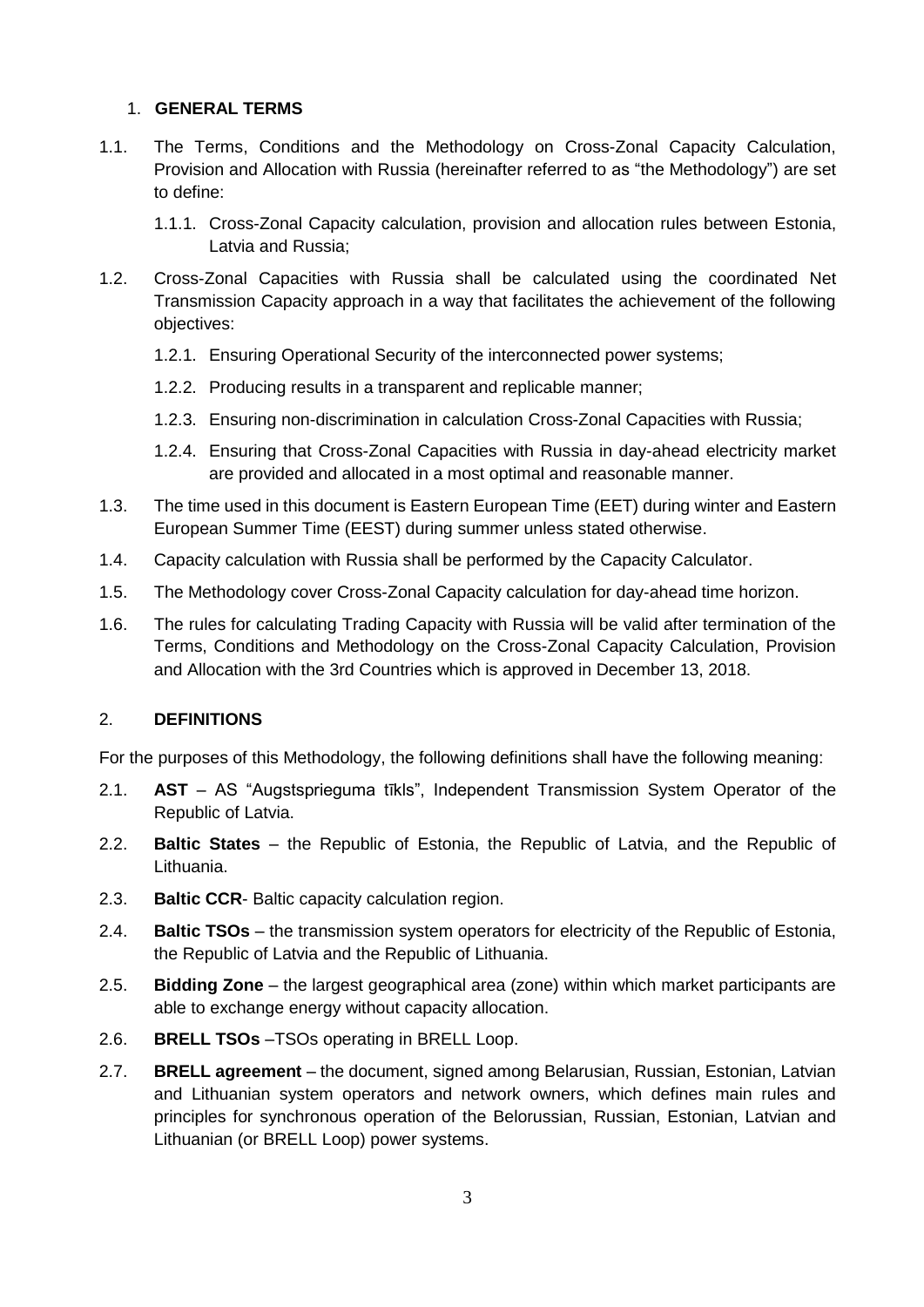- 2.8. **Rules on planning of electric energy and power exchange in the BRELL Loop** the document, approved among Belarusian, Russian, Estonian, Latvian and Lithuanian system operators, which defines annual, monthly, two days ahead, day ahead planning data extent and exchange procedure among BRELL TSOs.
- 2.9. **Instruction for parallel operation in the cross-border interconnection (BRELL)** the document approved among Belarusian, Russian, Estonian, Latvian and Lithuanian system operators that defines parallel power systems operation conditions in the Cross-Border Interconnection. It includes interconnection description, interconnection transfer capacities, interconnection normal and emergency state operations and system protection description.
- 2.10. **Methodical guidelines for stable operation in BRELL Power Loop** the document, approved among Belarusian, Russian, Estonian, Latvian and Lithuanian system operators, which defines main system stability requirements to be taken into account by calculation of TTC in all BRELL Loop interconnections.
- 2.11. **BRELL Loop** transmission networks of the power systems of the Baltic States, the Republic of Belarus and the Russian Federation (Central and North-Western parts).
- 2.12. **Capacity allocation**  the attribution of Cross-Zonal Capacity.
- 2.13. **Capacity Calculator-** TSO responsible for calculation of Trading Capacity according to this methodology.
- 2.14. **Cross-Border Interconnection**  is a physical transmission link (e.g. tie-lines) which connects two power systems.
- 2.15. **[Cross-Zonal Capacity](https://emr.entsoe.eu/glossary/bin/view/CustomizationsCode/Term?termID=772cfb21%2D1cff%2D4c7d%2Da0ea%2D61f01b32cd96)** the capability of the interconnected system to accommodate energy transfer between Bidding Zones. Whenever the Cross-Zonal Capacity is named as Latvia - Russia, it means both directions to and from unless specifically indicated particular direction.
- 2.16. **Day-Ahead Firmness Deadline** the point in time after which Cross-Zonal Capacity becomes firm.
- 2.17. **Common Grid Model**  data set agreed between BRELL TSOs describing the main characteristic of the power system (generation, loads and grid topology) and rules for changing these characteristics during the capacity calculation process.
- 2.18. **Contingency Analysis**  a computer based simulation of contingencies.
- 2.19. **D-2** the day before the day prior to the day on which the energy is delivered.
- 2.20. **Day-Ahead Market** the market timeframe where commercial electricity transactions are executed the day prior to the day of delivery of traded products.
- 2.21. **Elering**  Elering AS, Transmission System Operator of the Republic of Estonia.
- 2.22. **Force Majeure**  any unforeseeable or unusual event or situation beyond the reasonable control of a TSO, and not due to a fault of the TSO, which cannot be avoided or overcome with reasonable foresight and diligence, which cannot be solved by measures which are from a technical, financial or economic point of view reasonably possible for the TSO, which has actually happened and is objectively verifiable, and which makes it impossible for the TSO to fulfil, temporarily or permanently, its obligations in accordance with CACM and/or these Methodology.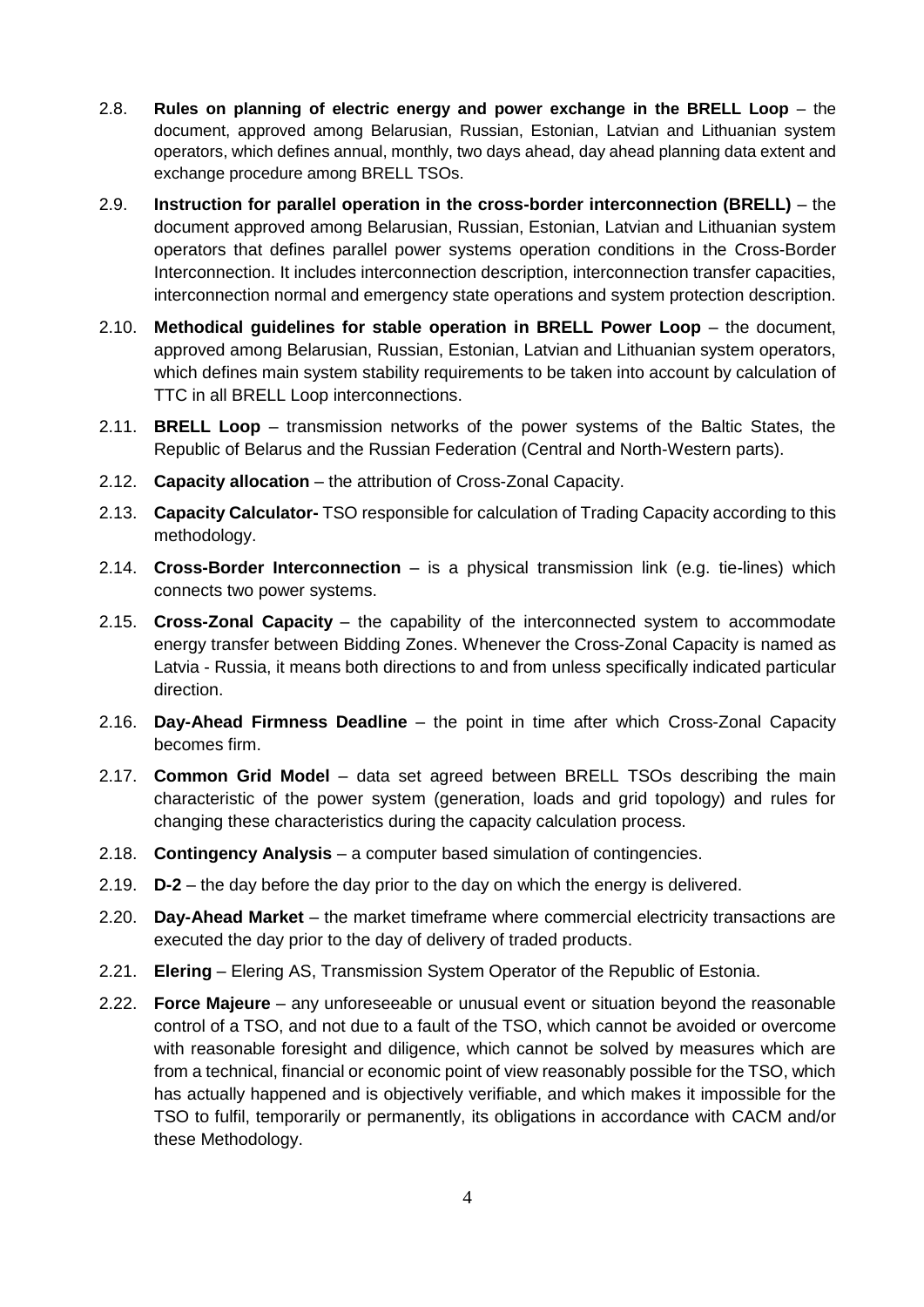- 2.23. **Firmness** a guarantee that Cross-Zonal Capacity rights will remain unchanged and that compensation is paid if they are nevertheless changed.
- 2.24. **N-1**  the situation in the transmission system in which a single contingency has happened.
- 2.25. **NTC** Net Transmission Capacity of the designated Cross-Border Interconnections is the maximum Trading Capacity, which is permitted in transmission Cross-Border Interconnections compatible with Operational Security standards and taking into account the technical uncertainties on planned network conditions for each TSO.
- 2.26. **Operational Security Limits** the acceptable operating boundaries: thermal limits, voltage limits, frequency, dynamic and steady state stability limits.
- 2.27. **Operational Security**  the transmission system capability to retain a normal state or to return to a normal state as soon and as close as possible, and is characterised by thermal limits, voltage constraints, short-circuit current, frequency limits and stability limits.
- 2.28. **Remedial Actions**  any measure applied by a TSO or several TSOs, manually or automatically, in order to maintain Operational Security.
- 2.29. **Kaliningrad area** a part of the Russian power system located in the Kaliningrad region.
- 2.30. **Shift Key** means a method of translating a net position change of a given power system into estimated specific injection increases or decreases in the Common Grid Model. Shift Key is settled as generation, renewable generation and load.
- 2.31. **TRM** Transmission Reliability Margin which shall mean the reduction of Cross-Zonal Capacity to cover the uncertainties within capacity calculation.
- 2.32. **TSO** a transmission system operator for electricity.
- 2.33. **TTC**  Total Transfer Capacity of the designated Cross-Border Interconnections is the maximum transmission of active power, which is permitted in transmission Cross-Border Interconnections compatible with Operational Security standards applicable for each TSO.
- 2.34. **Trading Capacity with Russia** the total trading capacity with continental Russia (excluding Kaliningrad area) which is compatible with Operational Security standards and take into account the technical uncertainties on planned network conditions for each TSO of the synchronous area.

# <span id="page-4-0"></span>3. **TOTAL TRANSFER CAPACITY (TTC) CALCULATION METHODOLOGY**

- 3.1. The TTC calculation methodology shall be applied for following Cross-Border Interconnections; Lithuania-Belarus; Estonia, Russia - Latvia; Estonia-Russia; Lithuania - Latvia.
- 3.2. The Cross-Border Interconnection TTC assessment shall follow the methodological principles in the Methodical guidelines for stable operation in BRELL Loop, as well as in national regulations and standards implemented and agreed in the Instruction for parallel operation in the Cross-Border Interconnections between TSOs involved, while taking into account the intra- and intersystem Operational Security.
- 3.3. Methodical guidelines for stable operation in BRELL Loop are used as a basis and reviewed by TSOs, for ensuring the collective secure operation with neighboring interconnected TSOs.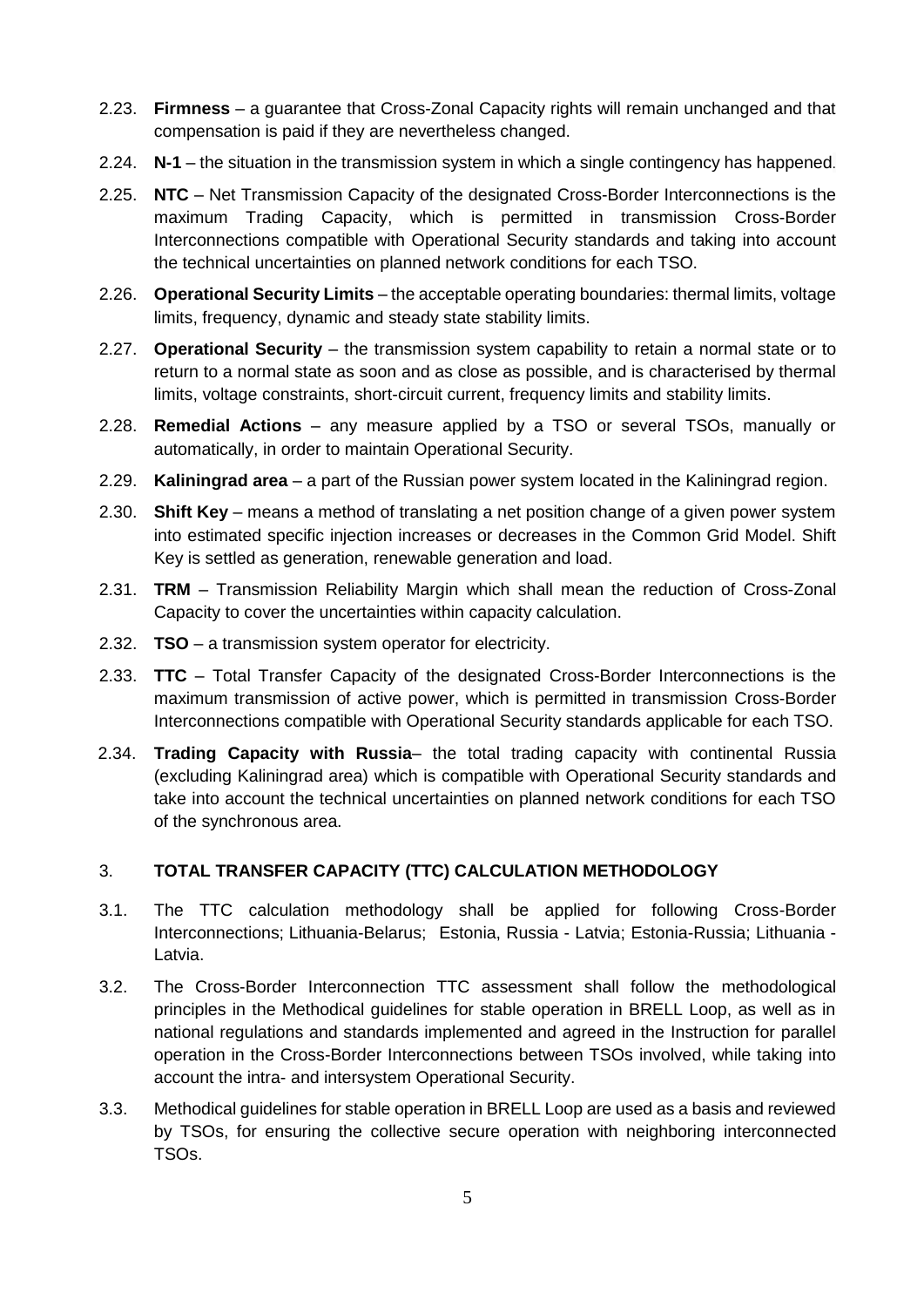- 3.4. The Cross-Border Interconnection TTC shall be determined by proceeding N-1 Contingency Analysis with respect of Operational Security Limits of BRELL Loop and Control Area of Baltic TSOs.
- 3.5. The cross-border TTC calculation shall be carried out by using as input the following mutually coordinated data and information:
- 3.5.1. Base case Common Grid Model, which includes power transmission equipment model of BRELL Loop and scenario describing net positions for each of Control Area of Baltic TSOs and Russian/Belorussian power systems, valid for given calculation purposes;
- 3.5.2. Generation, renewable generation and load Shift Key;
- 3.5.3. Critical Network Elements;
- 3.5.4. Outage cases;
- 3.5.5. Contingency List;
- 3.6. Determining the TTC values, TSOs and Capacity Calculator can take into account ambient temperatures for different seasonal periods to provide Operational Security.
- 3.7. If neighbouring TSOs determine different TTC values for the same Cross-Border Interconnection, the lowest value shall be used as a coordinated value.

### 3.8. **Generation and load Shift Key**

- 3.8.1. Proportional generation Shift Key strategy shall be normally applied. However shifting strategy per power system area shall be the responsibility of each involved TSO, which has to be communicated with other TSOs and Capacity calculator before commencing TTC calculation process in case of deviation from proportional generation Shift Key strategy. The TSOs shall exchange Shift Keys for generation and renewable generation and also provide it to Capacity Calculator.
- 3.8.2. Capacity Calculator and TSOs shall apply load Shift Key whenever the generation Shift Key shall not be sufficient for determination of TTC.

### 3.9. **Remedial actions**

3.9.1. TSOs shall to exchange with each other and provide to Capacity Calculator information on available and applicable remedial actions that shall be used in capacity calculation process, e.g. information on available emergency power reserves and available balancing reserves.

## <span id="page-5-0"></span>4. **NET TRANSMISSION CAPACITY CALCULATION FOR CROSS-BORDER INTERCONNECTION ESTONIA-RUSSIA**

4.1. Capacity of Estonia-Russia Cross-Border Interconnection used for capacity calculation from Russia to Latvia and from Latvia to Russia is determined by following formula:

 $NTC_{EE-RU} = TTC_{EE-RU} - TRM$  (1)

where:

 $NTC_{EE-RU}$  – Net Transmission Capacity of Estonia-Russia Cross-Border Interconnection;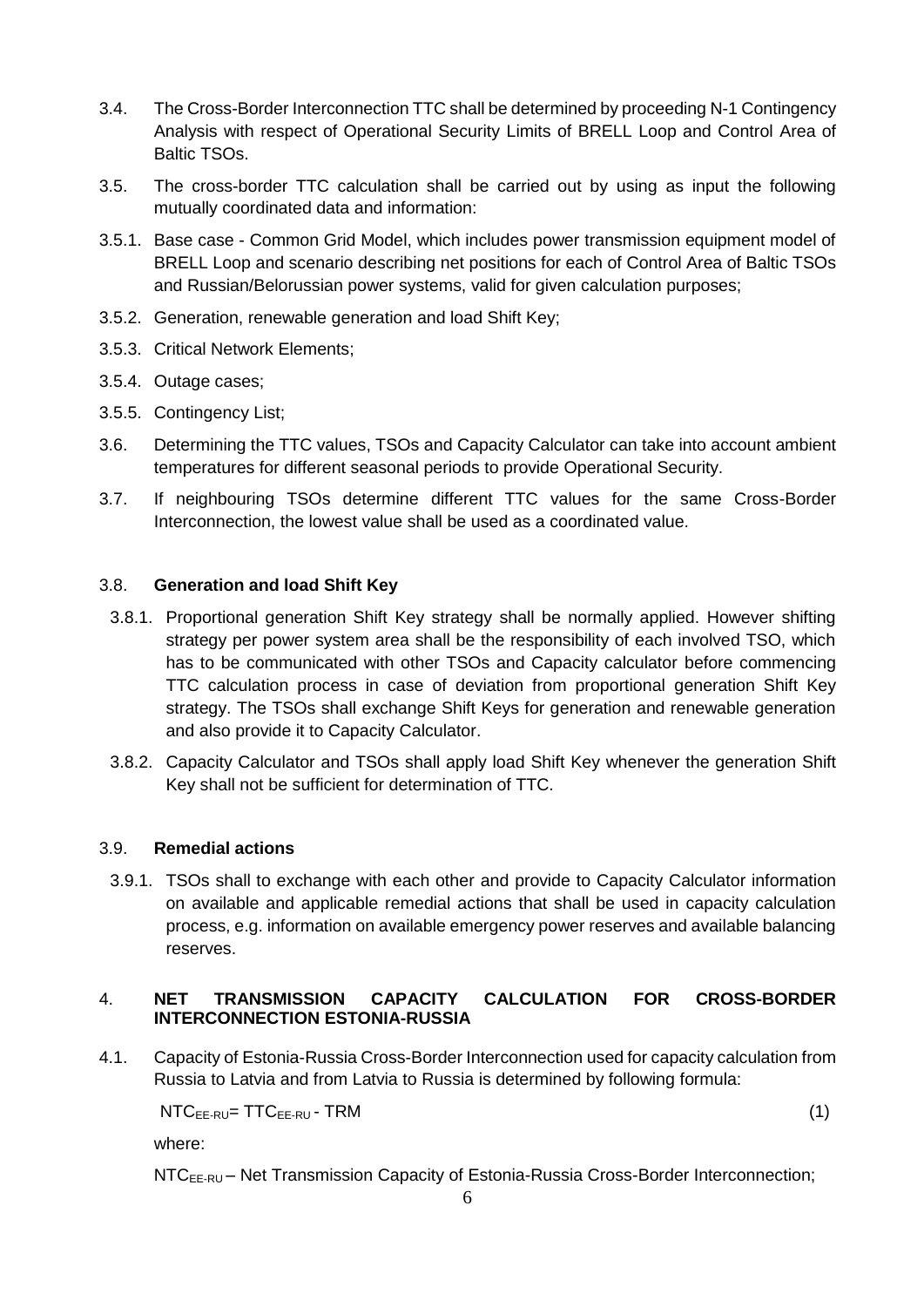$TTC_{EE-RU}$  – Total Transfer Capacity of the Estonia-Russia Cross-Border Interconnection in the Estonia direction according Instruction for parallel operation in the cross-border interconnection BRELL;

TRM – Transmission Reliability Margin in Cross-Border Interconnection.

# <span id="page-6-0"></span>5. **NET TRANSMISSION CAPACITY CALCULATION FOR CROSS-BORDER INTERCONNECTION LITHUANIA-BELARUS**

5.1. Capacity of Lithuania-Belarus Cross-Border Interconnection used for capacity calculation from Russia to Latvia and from Latvia to Russia is determined by following formula:

 $NTC_{\text{BY-LT}} = TTC_{\text{BY-LT}} - TRM$  (2)

where:

 $NTC_{BY-LT}$  – Net Transmission Capacity of Lithuania-Belarus Cross-Border Interconnection, in respective direction;

 $TTC_{BY-LT}$  – Total Transfer Capacity of the Lithuania-Belarus Cross-Border Interconnection in respective direction according Instruction for parallel operation in the cross-border interconnection BRELL;

TRM – Transmission Reliability Margin in Cross-Border Interconnection.

# <span id="page-6-1"></span>6. **NET TRANSMISSION CAPACITY CALCULATION FOR CROSS-BORDER INTERCONNECTION ESTONIA, RUSSIA-LATVIA**

6.1. Capacity of Estonia, Russia - Latvia Cross-Border Interconnection used for capacity calculation from Russia to Latvia and from Latvia to Russia is determined by following formula:

$$
NTC = min (( (TTC1 + \sum_{i=1}^{n} K_i \cdot P_i) - TRM); TTC2 - TRM)
$$
 (3)

where:

 $TTC<sub>1</sub> - Total Transfer Capacity after (N-1) Situation has occurred from actual power system$ network status according to Instruction for parallel operation in the Cross-Border Interconnection between Estonian, Russian and Latvian power systems. The value of  $TTC_1$ is independent on influence of ambient temperatures – values at 0 (zero) temperature shall be used;

 $TTC_2 - Total Transfer Capacity value for actual power system network status, according to$ Instruction for parallel operation in the Cross-Border Interconnection between Estonian, Russian and Latvian power systems. The value of  $TTC<sub>2</sub>$  is dependent from the influence of ambient temperature of particular capacity calculation time period to transmission line conductors;

 $P_i$  – all available amount of assured emergency power reserves for respective power system *i* (*shall be provided by respective TSO for coming year until 1st of December to the Capacity calculator and to respective TSO's)*;

 $n-$  number of power systems;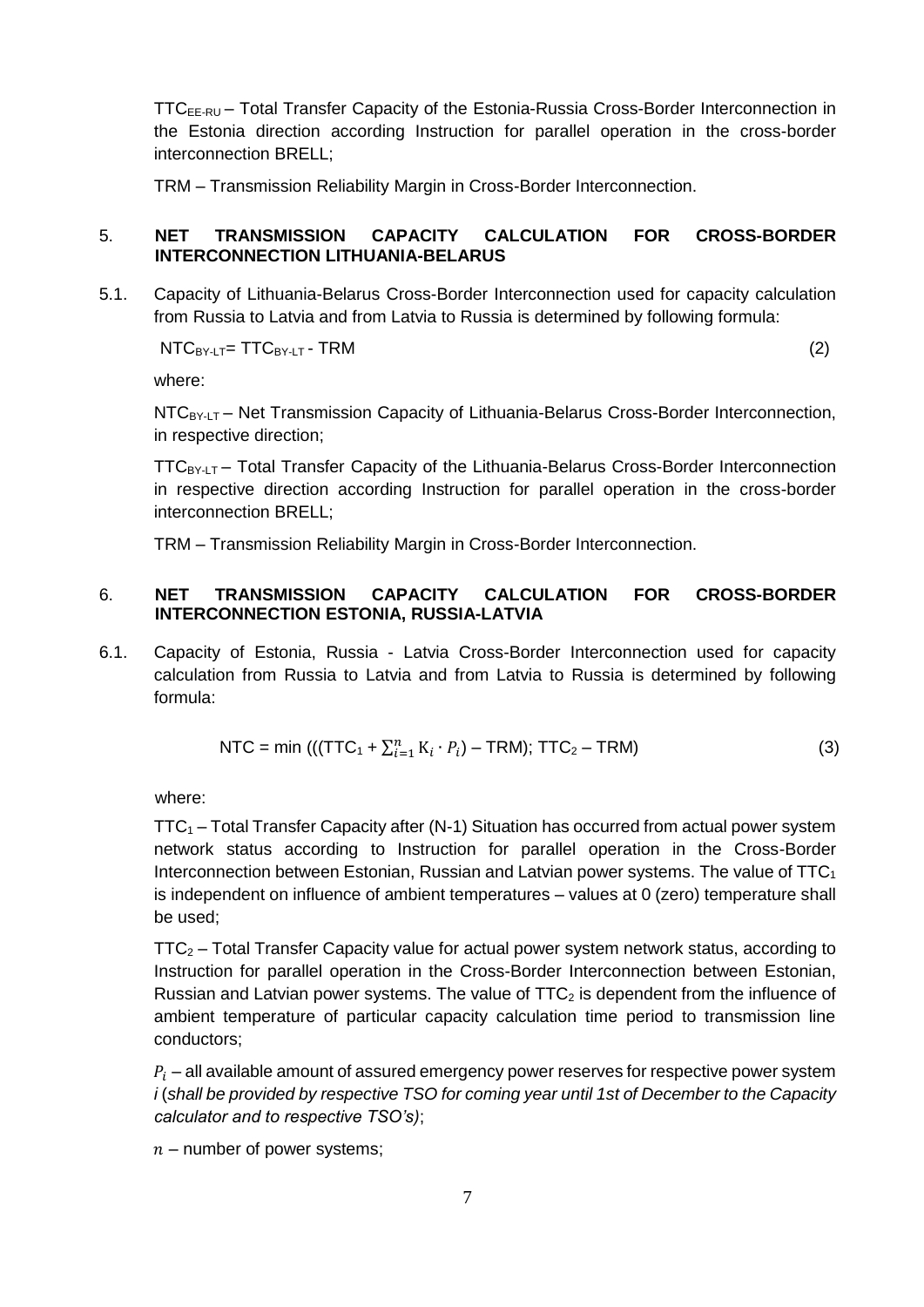$K_i$  – reserve power distribution coefficients considering location of the assured emergency power reserve  $P_i$  and down regulation according to Table 1 of this Methodology;

TRM – TRM value calculated according to the methodology described in Article 7 of methodology for Baltic CCR.

| <b>Amount of</b>                | <b>Cross-Border</b>                 | <b>Reserves location</b> |        |                |                |  |
|---------------------------------|-------------------------------------|--------------------------|--------|----------------|----------------|--|
| down<br>regulation<br>power (%) | <b>Interconnections</b>             | Lithuania                | Latvia | <b>Belarus</b> | <b>Estonia</b> |  |
| 100                             | Estonia-Russia → Latvia             | 0,62                     | 0,74   | 0,45           |                |  |
|                                 | Latvia $\rightarrow$ Russia-Estonia |                          |        |                | 0.74           |  |
| 50                              | Estonia-Russia $\rightarrow$ Latvia | 0.48                     | 0,60   | 0,31           |                |  |
|                                 | Latvia → Russia-Estonia             |                          |        |                | 0,52           |  |
| 0                               | Estonia-Russia $\rightarrow$ Latvia | 0.34                     | 0,45   | 0,16           |                |  |
|                                 | Latvia $\rightarrow$ Russia-Estonia |                          |        |                | 0.29           |  |

#### **Table 1. Reserve power distribution coefficients.**

### <span id="page-7-0"></span>7. **NET TRANSMISSION CAPACITY CALCULATION FOR CROSS-BORDER INTERCONNECTION LITHUANIA-LATVIA**

7.1. Capacity of Lithuania - Latvia Cross-Border Interconnection used for capacity calculation from Russia to Latvia and from Latvia to Russia is determined by following formula:

$$
NTC = (TTC1 + \sum_{i=1}^{n} K_i \cdot P_i) - TRM
$$
 (4)

where:

$$
(\text{TTC1} + \sum_{i=1}^{n} \mathbf{K}_i \cdot P_i) \le \text{TTC}
$$
 (5)

where:

 $TTC_1 - Total Transfer Capacity after (N-1) Situation has occurred from actual power system$ network status according to Instruction for parallel operation in the Lithuania-Latvia Cross-Border Interconnection;

 $P_i$  – all available amount of assured emergency power reserves for respective power system *i(shall be provided by respective TSO for coming year until 1st of December to the Capacity calculator and to respective TSO's)*

 $K_i$  – reserve power distribution coefficients considering location of the assured emergency power reserve  $P_i$  and down regulation according to Table 2 of this Methodology

 $n-$  number of power systems;

TTC – Total Transfer Capacity in actual power system network status according to Instruction for parallel operation in the Lithuania-Latvia Cross-Border Interconnection;

TRM – Transmission Reliability Margin calculated according to the methodology described in Section 7 of methodology for Baltic CCR.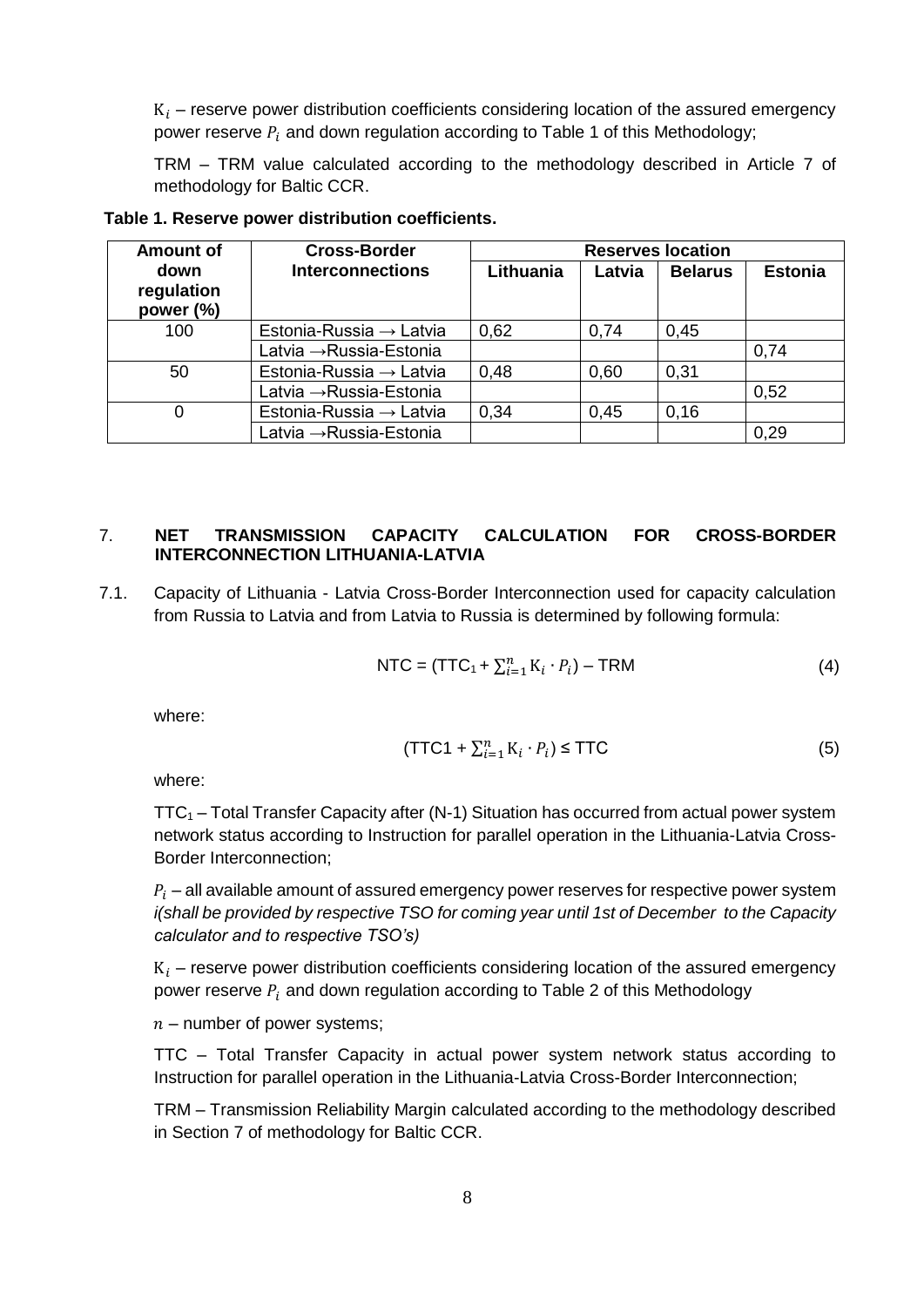| <b>Amount of</b>               |                                                | <b>Reserves location</b> |        |                |                |  |
|--------------------------------|------------------------------------------------|--------------------------|--------|----------------|----------------|--|
| down<br>regulation<br>power, % | <b>Cross-Border</b><br><b>Interconnections</b> | Lithuania                | Latvia | <b>Belarus</b> | <b>Estonia</b> |  |
| 100                            | Latvia→Lithuania                               | 0,88                     |        | 0,72           |                |  |
|                                | Lithuania→ Latvia                              |                          | 0,88   |                | 0,62           |  |
| 50                             | Latvia→Lithuania                               | 0,61                     |        | 0.44           |                |  |
|                                | Lithuania $\rightarrow$ Latvia                 |                          | 0,72   |                | 0,46           |  |
| 0                              | Latvia→Lithuania                               | 0.34                     |        | 0,16           |                |  |
|                                | Lithuania→ Latvia                              |                          | 0.55   |                | 0,29           |  |

**Table 2. Reserve power distribution coefficients.**

## <span id="page-8-0"></span>8. **TRADING CAPACITY CALCULATION RULES BETWEEN RUSSIA AND LATVIA**

- 8.1. Trading Capacity from Russia to Latvia and to Russia from Latvia are determined by modelling of physical power flows within the BRELL Loop by taking into account NTCs of following Cross-Border Interconnections: Lithuania-Belarus; Russia-Estonia; Estonia, Russia-Latvia; Lithuania-Latvia.
- 8.2. Modelling of physical power flows performed by using Common Grid Model. The Common Grid Model is formed based on Rules on planning of electric energy and power exchange in the BRELL Loop according BRELL agreement.
- 8.3. Day ahead Trading Capacity calculation from Russia to Latvia and to Russia from Latvia shall be performed by the Capacity Calculator based on two day ahead planning data (D-2) according to Rules on planning of electric energy and power exchange in the BRELL Loop and planning data provided by Baltic TSOs as the best estimated scenario for the next day. As a rule, for the best estimated scenario data according to Table 3 of these Methodology shall be used. While performing Day ahead Trading Capacity calculation from Russia, Estonian power system balance shall be defined according following principles:

| <b>Power</b><br>system | <b>Monday</b><br>(working day) | <b>Tuesday-Friday</b><br>(working days) | <b>Saturday</b>               | <b>Sunday</b>       | <b>Public holidays</b>                               |
|------------------------|--------------------------------|-----------------------------------------|-------------------------------|---------------------|------------------------------------------------------|
| Lithuania,             | Last Friday's                  | Yesterday's                             | Last                          | Yesterday's         | Last Sunday's or                                     |
| Latvia                 | balance plan                   | balance plan                            | Saturday's<br>balance<br>plan | balance plan        | the closest last<br>public holiday's<br>balance plan |
| <b>Estonia</b>         |                                |                                         |                               |                     |                                                      |
| Russia*                | D-2 balance<br>plans           | D-2 balance plan                        | D-2 balance<br>plan           | D-2 balance<br>plan | D-2 balance plan                                     |
| Belarus*               | D-2 balance<br>plans           | D-2 balance plan                        | D-2 balance<br>plan           | D-2 balance<br>plan | D-2 balance plan                                     |

### **Table 3. Scenario data.**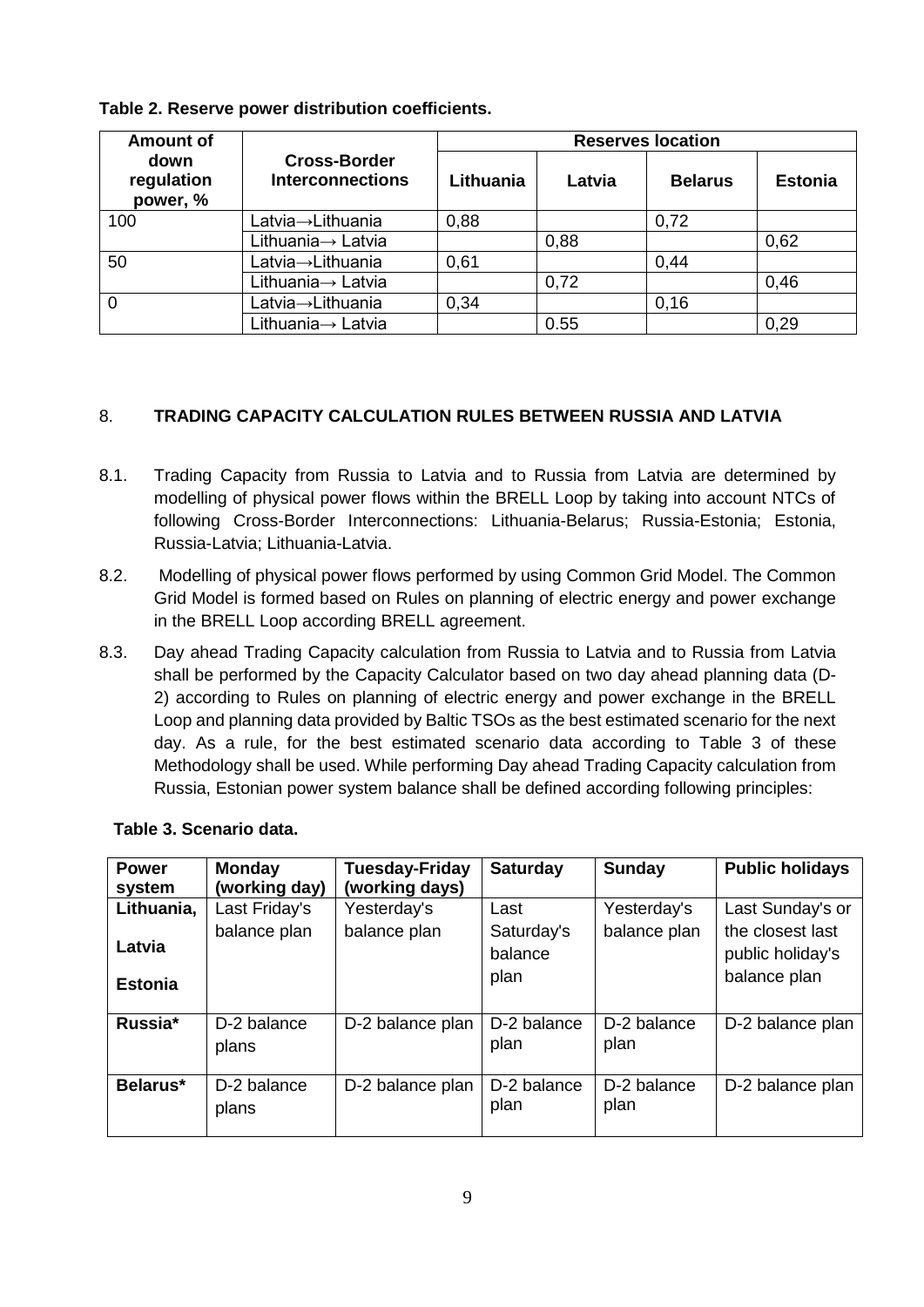\*- If due to time differences for the last hours in D-2 balance plans from Russia and Belarus weren't provided then missing hours for D-2 balance plans for Russia and Belarus shall be equal to the last provided hour.

- 8.3.1. If Estonian balance according to the Table 3 of these Methodology exceeds NTC of the Estonia Russia-Latvia Cross-Border interconnection, the Estonian balance will be reduced in the power flows calculations down to the NTC of Estonia Russia-Latvia Cross-Border Interconnection;
- 8.3.2. If Estonian balance according to the Table 3 of these Methodology is less than  $k^*NTC_{EERU-}$  $_{\text{LV}}$ , (where: k – coefficient showing average arithmetic average value plus standard deviation of hourly Net Transmission Capacity utilization for the last 7 days;  $NTC_{EERU-LV}$  - NTC of the Estonia, Russia-Latvia cross-border interconnection) the Estonian balance will be set to  $k^*NTC_{EE,RU-LV}$ . Coefficient k is calculated for four-time stamps by 6 hours per capacity calculation day. Coefficient k is calculated according to the following formula:

$$
k = \frac{\sum_{i=1}^{n} X_i}{n} + \sqrt{\frac{\sum_{i=1}^{n} (X_i - \overline{X})^2}{n-1}}
$$
(6)

Where:

*X<sup>i</sup>* – data sets of the i-th element, defined as proportion between commercial flow and NTC values on Estonia, Russia-Latvia cross-border interconnection –  $\frac{Fcomm_i}{Nm.c}$  $NTC_i$ ;

*Fcomm* – sum of commercial flows on Estonia, Russia-Latvia cross-border interconnection in direction from Estonia to Latvia for the last 7 days;

*NTC* – sum of NTC values on Estonia, Russia-Latvia cross-border interconnection in direction from Estonia to Latvia for the last 7 days;

$$
\overline{X}
$$
 – arithmetic average value of  $X_i - \frac{\sum_{i=1}^{n} X_i}{n}$ ;

*n* – number of elements in the data set.

Coefficient showing average of hourly Net Transmission Capacity utilization considering utilization dispersion for calculated time stamp of day calculated according formula 6 of these Rules shall be calculated two working days before of each transfer capacity allocation to the electricity market.

In specific outages cases (e.g. HVDC link) coefficient *k* can be calculated considering different input data time period than the last 7 days.

- 8.4. Trading Capacity from Russia to Latvia for planning period shall be calculated based on following principles:
- 8.4.1. If upon completion of the initial calculation, physical power flows do not exceed the crossborder interconnection NTC values established in Article 8.1 of these Methodology, the Trading Capacity from Russia to Latvia will be determined by increasing generation of swing generator in the Russian power system by reducing generation in Latvian power system;
- 8.4.2. If upon completion of the initial calculation, physical power flows exceed the cross-border interconnection NTC values established in Article 8.1 of these Methodology, the Trading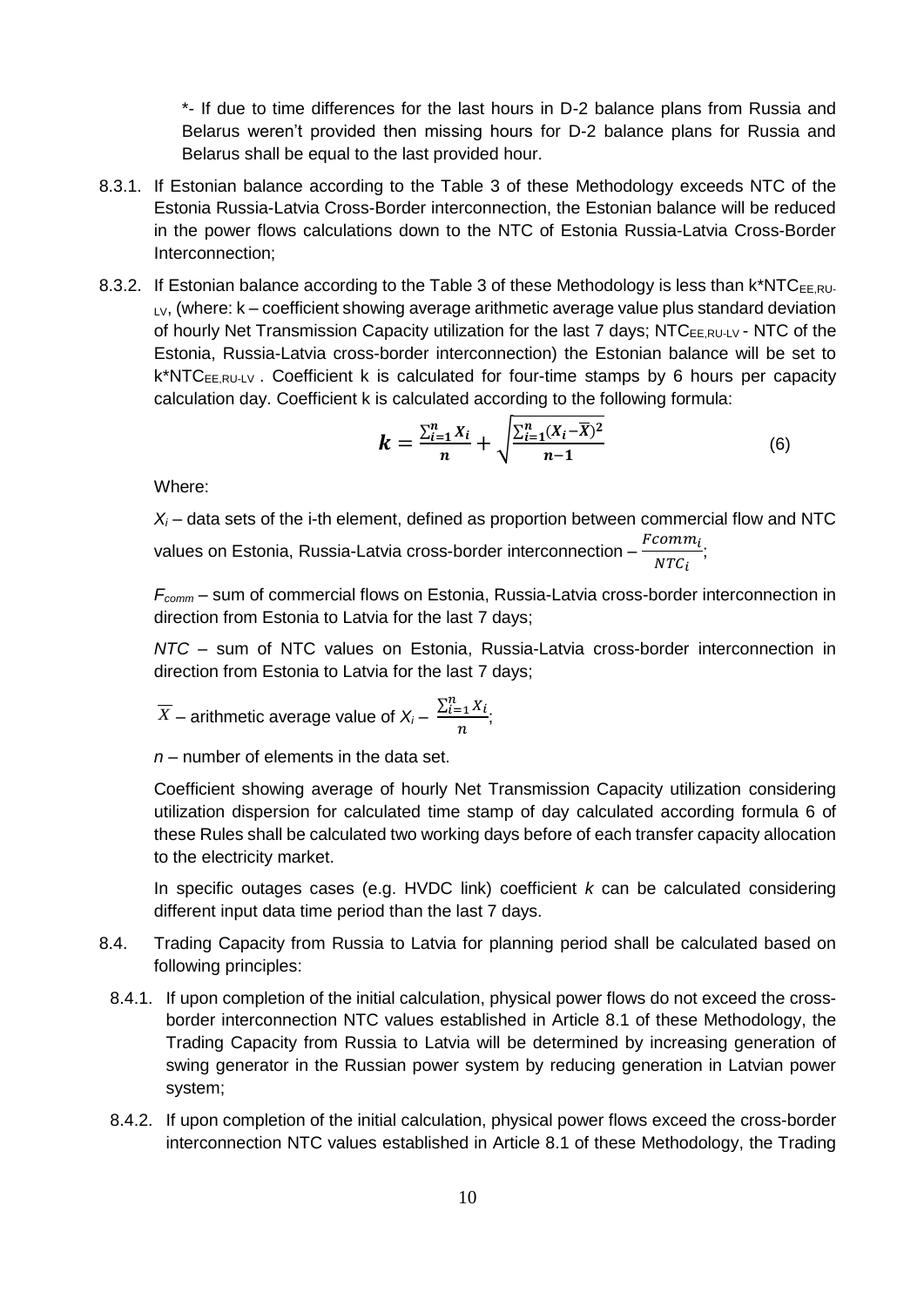Capacity from Russia to Latvia will be determined by decreasing generation in swing generator in the Russian power system by increasing generation in Latvian power system.

- 8.5. Trading Capacity to Russia from Latvia for planning period shall be calculated based on following principles:
- 8.5.1. If upon completion of the initial calculation, physical power flows do not exceed the crossborder interconnection NTC values established in Article 8.1 of these Methodology, the Trading Capacity to Russia from Latvia will be determined by increasing generation in Latvian power system by reducing generation in swing generator in the Russian power system;
- 8.5.2. If upon completion of the initial calculation, physical power flows exceed the cross-border interconnection NTC values established in Article 8.1 of these Methodology, the Trading Capacity to Russia from Latvia will be determined by increasing generation in swing generator in the Russian power system by reducing generation in Latvian power system
- 8.6. Calculations according to the requirements laid down in Article 8.4. and Article 8.5 of these Methodology are completed, when one of the interconnection capacities NTC limits specified in Article 8.1 of these Methodology is reached and none exceed the aforementioned limits. Trading Capacity with Russia is calculated by the following formula:

 $P_{with \text{ Russia}} = MIN ((NET_{intEE} + NET_{intLV} + NET_{intLT} + NET_{intKAL}); NTC_{EE-RU})$  (7)

where:

Pwith Russia – Trading Capacity with Russia (directions from Russia to Latvia or to Russia from Latvia);

 $Net_{intEE}$  – Estonian energy system balance according to calculation results together with ESTLINK 1 and ESTLINK 2;

Net<sub>intLV</sub> – Latvian energy system balance according to the calculation results;

Net<sub>intLT</sub> – Lithuanian energy system balance with NORDBALT and LITPOL Link;

Net<sub>intKAL</sub> – Kaliningrad balance according planning data. If Kaliningrad is in deficit, NET<sub>intKAL</sub> shall be set to 0 MW;

Balance values for Trading Capacity calculation in direction from Russia to Latvia in formula 7 of these Methodology are negative, when power system is in surplus, and values are positive, when the power system is in deficit, but for Trading Capacity calculation in direction to Russia from Latvia in formula 7 of these Methodology balance values are negative, when power system is in deficit, and values are positive, when the power system is in surplus;

NTC<sub>EE-RU</sub>-Net Transmission Capacity of Estonia - Russia cross-border interconnection, in capacity determination direction with Russia according formula 1.

- 8.7. Validation process of the calculated Trading Capacity with Russia is the following:
	- 8.7.1.Capacity Calculator shall calculate the Trading Capacity with Russia according to Articles 8.1-8.6 of these Methodology and deliver following results to TSO:
		- a. Trading Capacity from Russia to Latvia and to Russia from Latvia.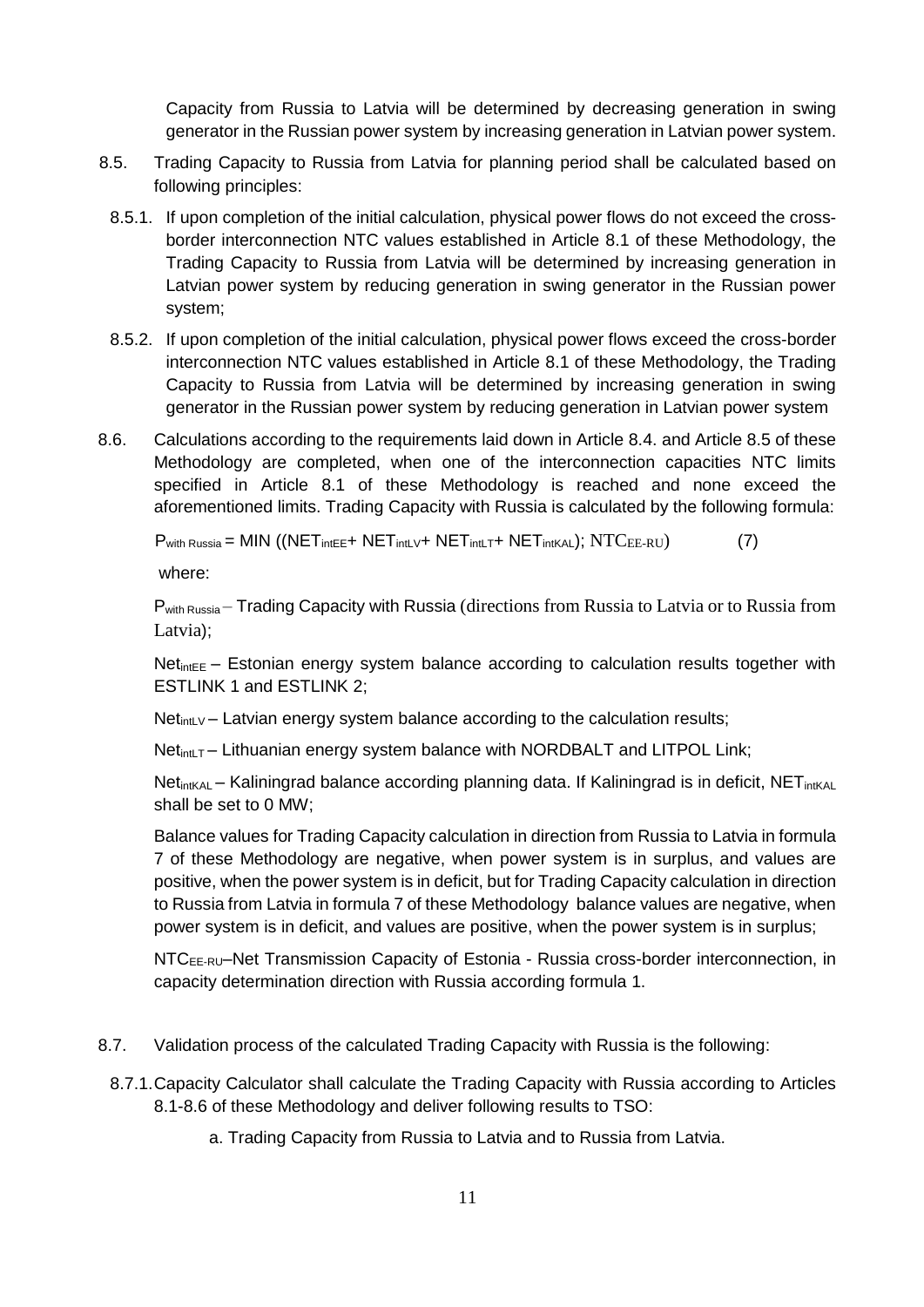- 8.7.2.TSO shall validate results provided by Capacity Calculator and send validation message to the Capacity Calculator according timeframes set in Table 4.
- 8.8. If results are not validated by TSO validator, the TSO validator must deliver its own calculation results and the reasoning for non-validation. The lowest value for Trading Capacity with Russia shall be used. If the calculation results and reasoning for nonvalidation are not delivered, the Trading capacity with Russia is set equal to calculation results performed by the Capacity Calculator.

|  |  | Table 4. Time table for validation process |  |
|--|--|--------------------------------------------|--|
|  |  |                                            |  |

| <b>Planning stage</b> | <b>Capacity Calculator provide</b><br>calculations results not later<br>than | TSO's validate calculation results<br>not later than |
|-----------------------|------------------------------------------------------------------------------|------------------------------------------------------|
| Day ahead             | 9:50                                                                         | 10:10                                                |

### <span id="page-11-0"></span>9. **CAPACITY CALCULATION FALLBACK PROCEDURE**

9.1 If Trading Capacity from with Russia cannot be calculated, in this case trading Capacity with Russia shall be determined as equal to minimum Trading Capacity with Russia calculated according Article 8.6. by using last working day or last Saturday (Sunday) NTC calculation data with Russia respectively and applying actual topology status. Capacity Calculator informs respective TSO on inability to calculate capacities.

#### <span id="page-11-1"></span>10. **PROVISION AND ALLOCATION OF TRADING CAPACITY WITH RUSSIA**

- 10.1. Relevant TSOs provide calculated and validated Trading Capacities for relevant trading time frames to Market Coupling Operator (hereinafter referred to as "MCO") for subsequent capacity allocation through implicit auctioning carried out by MCO.
- 10.2. Trading Capacities with Russia are provided and allocated in day-ahead time frame for Day-Ahead Market.
- 10.3. No physical capacity allocation is made before and after day-ahead implicit allocation and no physical capacity is reserved for long-term capacity on the Latvian Bidding Zone crossborders with Russia.
- 10.4. TSOs have agreed to provide the following Trading Capacities with Russia:
- 10.4.1. From Russia to Estonia: from Estonia-Russia import Bidding Zone to Estonia Bidding Zone Trading Capacities is provided equal to "0";
- 10.4.2. From Estonia to Russia: from Estonia Bidding Zone to Estonia-Russia export Bidding Zone Trading Capacities is provided equal to "0";
- 10.4.3. From Russia to Latvia: from Latvia-Russia import Bidding Zone to Latvia Bidding Zone Trading Capacities are provided in accordance with Article 8 of this Methodology;
- 10.4.4. From Latvia to Russia: from Latvia Bidding Zone to Latvia-Russia export Bidding Zone Trading Capacities are provided in accordance with Article 8 of this Methodology;